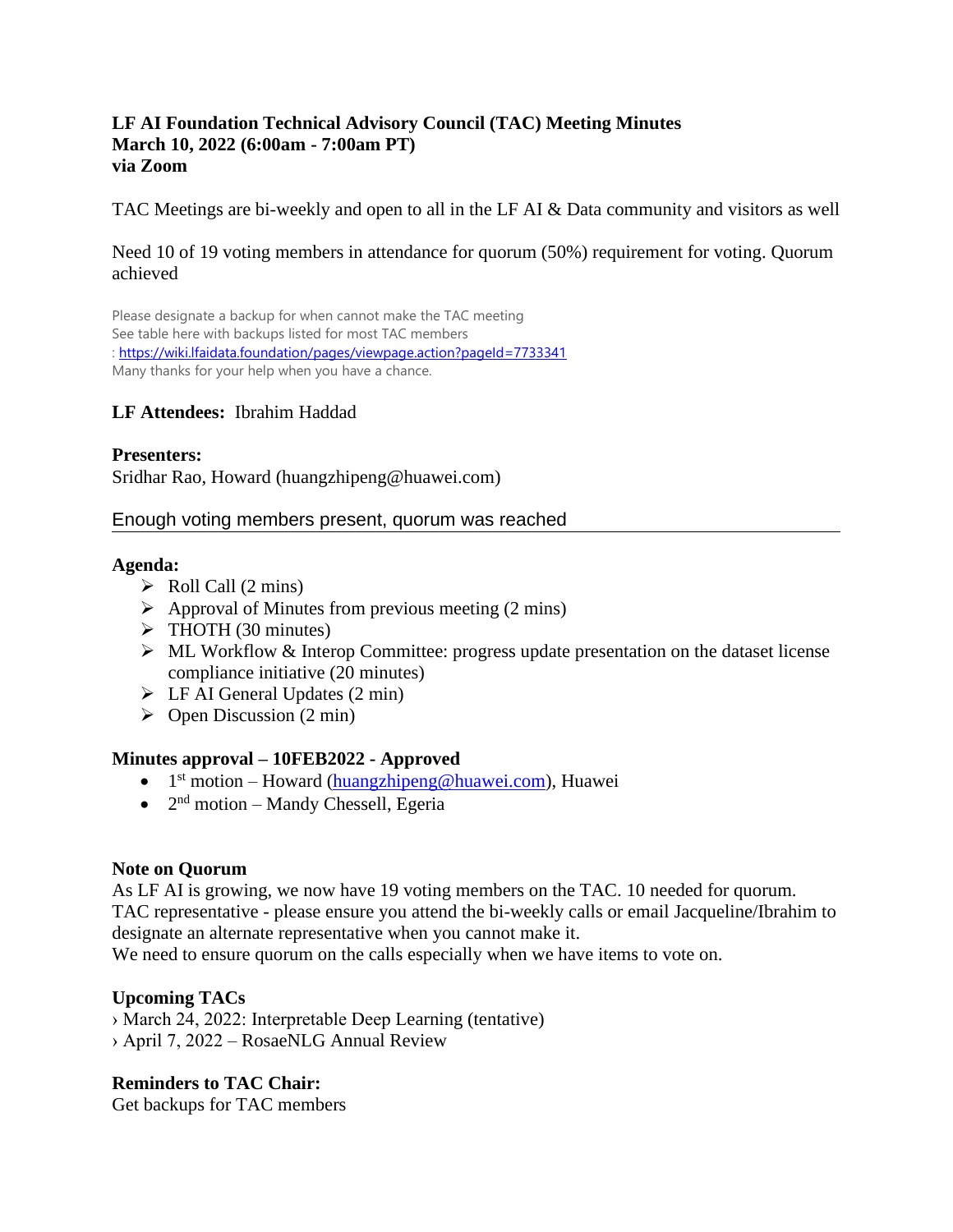Send invitation to TAC members who do not have TAC call on their calendar

## **Chat:**

| 00:40:47                                                                                    | Jim Spohrer (ISSIP, ONNX): network functions virtualization (NFV)               |                                                                            |
|---------------------------------------------------------------------------------------------|---------------------------------------------------------------------------------|----------------------------------------------------------------------------|
| 01:03:35                                                                                    |                                                                                 | Mandy Chessell (Egeria): Where are your research papers published?         |
| 01:04:25                                                                                    | Sridhar Rao: 'Informal' version is here:                                        |                                                                            |
| https://github.com/opnfv/thoth/tree/master/research-studies                                 |                                                                                 |                                                                            |
| 01:05:22                                                                                    | Mandy Chessell (Egeria): Thanks $\bigcirc$                                      |                                                                            |
| 01:05:28                                                                                    |                                                                                 | LF AI & Data Foundation: When you use BERT for log extraction, do you find |
| any challenges in that data in the logs is not always actual words, sometimes short tokens? |                                                                                 |                                                                            |
| 01:06:41                                                                                    | Sridhar Rao: I don't have answer for this, I'll check with the team and revert. |                                                                            |
| 01:08:48                                                                                    | LF AI & Data Foundation:                                                        | Thank you!                                                                 |
| 01:23:19                                                                                    | susan malaika @ IBM:                                                            | Is there any relationship with projects like Marquez,                      |
| FEAST, Egeria  etc?                                                                         |                                                                                 |                                                                            |
| 01:24:42                                                                                    | Zhipeng Huawei:                                                                 | I think also openlineage                                                   |
| 01:24:51                                                                                    | Zhipeng Huawei:                                                                 | we should explore those connections :                                      |
| 01:24:54                                                                                    | Zhipeng Huawei:                                                                 |                                                                            |

## **LF AI & Data General Updates**

Contact: Nancy Rausch (TAC Chair) and Ibrahim Haddad (ED, LF AI) to present

Project Updates LF AI & Data Landscape reviewed List of current projects noted, available here: https://landscape.lfaidata.foundation/format=card-mode Growing developer community List of companies hosting projects in LF AI & Data How to host a project in LF AI & Data Hosted project stages and life cycle: https://lfaidata.foundation/project-stages-and-lifecycle/ Offered services for hosted projects: https://lfaidata.foundation/services-for-projects/ Upcoming Releases For links to details on upcoming releases for LF AI & Data hosted projects visit the Technical Project Releases wiki Project releases will be announced via a blog post and promoted on LF Project Graduation Opportunities: TBD

#### **AI Twitter and/or LinkedIn social channels**

If you are an LF AI hosted project and would like LF AI to promote your release, reach out to pr@lfaidata.foundation to coordinate in advance (min 2 wks) of your expected release date. Please email pr@lfaidata.foundation for more details and/or questions.

#### **GB Committees: Outreach Committee Updates**

Visit the LF AI Events Calendar or wiki for a list of all events Please consider holding virtual events To discuss participation, please email events@lfaidata.foundation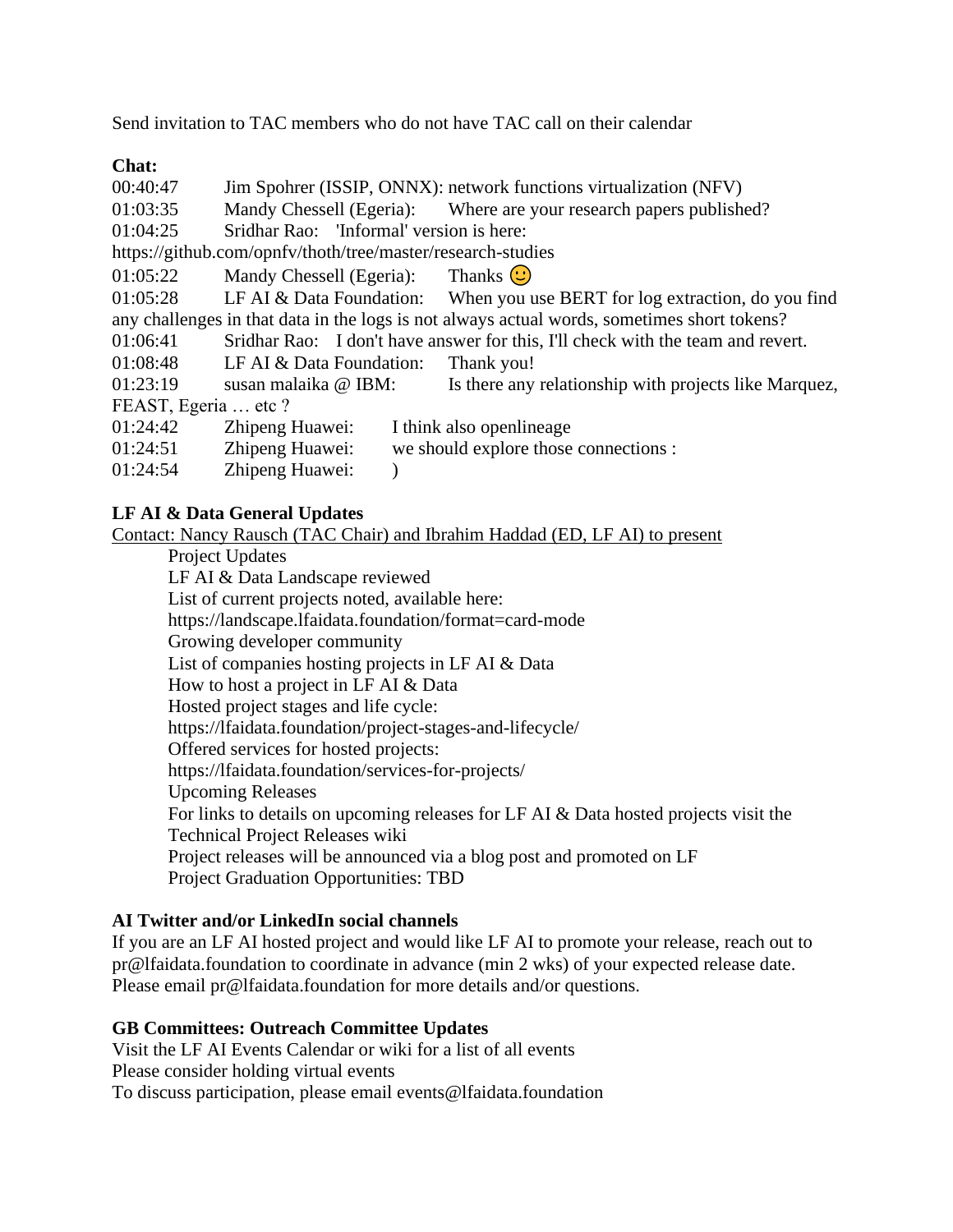Upcoming Events - https://lfaidata.foundation/events/

PR/Comms Updates

Please follow LF AI & Data on Twitter & LinkedIn and help amplify news via your social networks - Please retweet and share!

Also watch for news updates via the tac-general mail list

View recent announcement on the LF AI & Data Blog

Open call to publish project/committee updates or other relevant content on the LF AI & Data Blog

To discuss more details on participation or upcoming announcements, please email pr@lfaidata.foundation

Questions on participation details or upcoming announcements? Email pr@lfaidata.foundation

# **TAC Committees: Call to Participate in Ongoing TAC Committee Efforts**

ML Workflow and InterOp

Slack conversation channel: #ml-workflow

https://lfaifoundation.slack.com/archives/C011V9VSMQR

Wiki: https://wiki.lfaidata.foundation/display/DL/ML+Workflow+Committee

To participate by email: https://lists.lfaidata.foundation/g/mlworkflow-committee Trusted AI Committee

Slack conversation channel: #trusted-ai-committee

https://lfaifoundation.slack.com/archives/CPS6Q1E8G

Wiki: https://wiki.lfaidata.foundation/display/DL/Trusted+AI+Committee

To participate by email: https://lists.lfaidata.foundation/g/trustedai-committee/

BI & AI Committee

Slack conversation channel: #bi-ai-committee

https://lfaifoundation.slack.com/archives/C01EK5ND073

Wiki: https://wiki.lfaidata.foundation/pages/viewpage.action?pageId=35160417

To participate by email: https://lists.lfaidata.foundation/g/biai-discussion

# **Working Group: Ongoing Effort to Create AI Ethics Training – two hour video**

To join conversation on Slack:

#edx\_project https://lfaifoundation.slack.com/archives/C015NJUMR3M

Initial developed course by the LF: Ethics in AI and Big Data - published on edX platform: https://www.edx.org/course/ethics-in-ai-and-big-data

The goal is to build 2 more modules and package all 3 as a professional certificate - a requirement for edX

The LF would cover the cost of the production and promotion

The course would be offered for free

The credit of the course will go to content creator and their organizations

Initial interested parties: IBM, AI for People, Montreal AI Ethics Institute, Ethical ML Institute To participate: https://lists.lfaidata.foundation/g/aiethics-training

# **Working Group: CI efforts**

Contact: John Mertic and Eric Ball Slack #ci-wg https://lfaifoundation.slack.com/archives/C01KXK9Q142